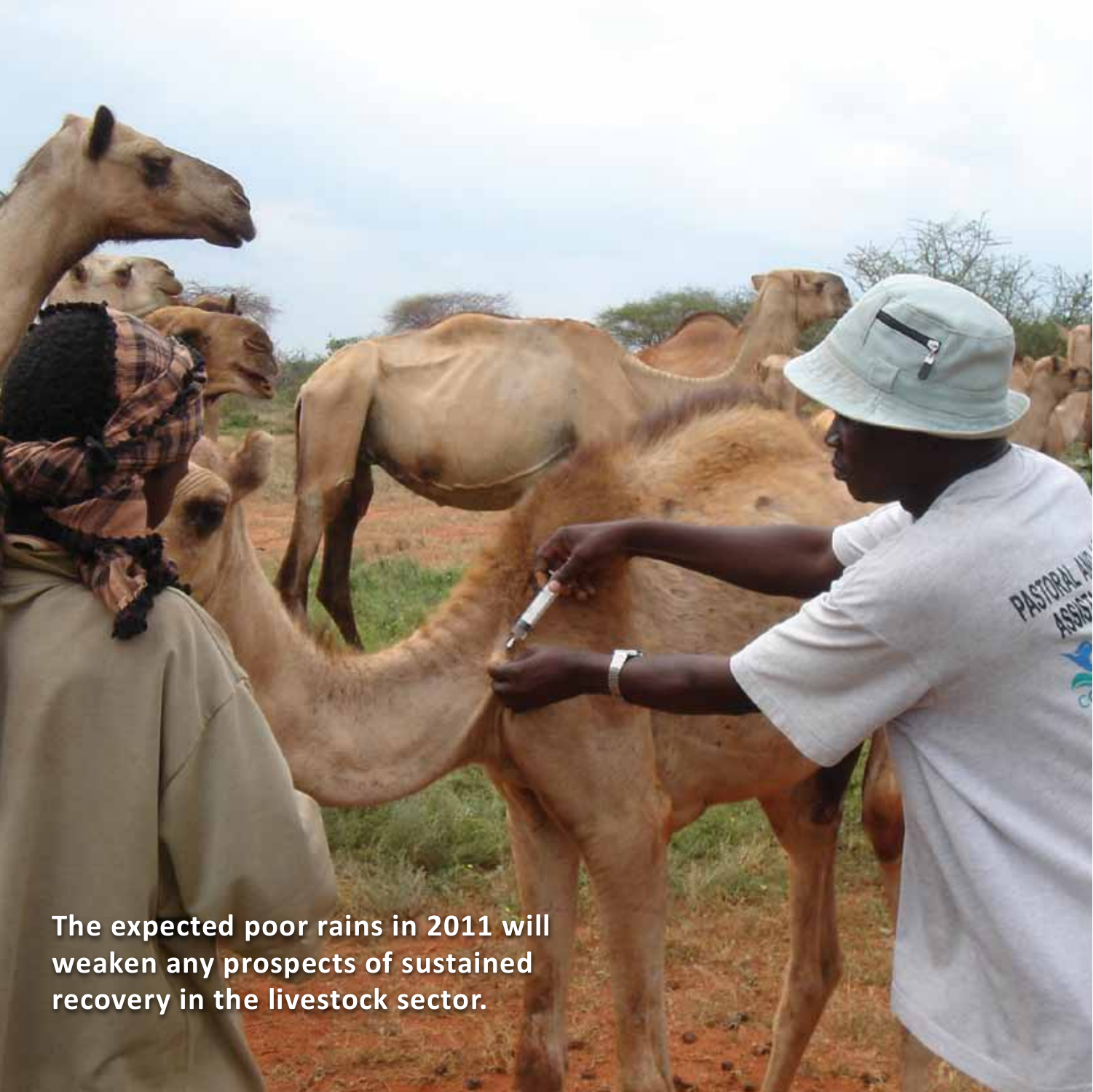# Somalia

#### **Background**

The humanitarian catastrophe in Somalia continues and is as urgent as ever. The 2011 CAP marks 20 years of civil unrest that has left more than 2 million people in crisis. Natural disasters and conflict frequently disrupt the food security and coping strategies of households. While two wet seasons in 2010 have reduced the number of vulnerable people in crisis by 25 percent, the forecast of a *La Niña* weather pattern, meaning drier than normal conditions in 2011, could reverse recovery efforts.

Despite the fragile food security improvement, the population dependent on humanitarian assistance remains large. The displaced population is still relatively constant at 1.46 million people, making it one of the largest IDP populations in the world, living in some of the worst conditions in the country.

Somalia continues to be a very challenging operating environment for humanitarian organizations. Many face severe constraints including regular interference in their operations by armed groups. In 2010, this interference escalated in south-central Somalia to the outright banning of eight humanitarian organizations. The humanitarian community will focus on maintaining current access in 2011 and meeting the most urgent needs of Somalis in crisis.

#### **Challenges facing food security**

The protracted years of conflict in Somalia have created a complex emergency situation that has eroded livelihoods and led to increased vulnerability to nutrition, food and livelihood insecurity. This, coupled with limited access to basic services, resulted in high levels of both acute and chronic malnutrition and mortality.

Recurring floods and droughts also continue to affect the population, leading to displacement and increased vulnerability to shocks. The outlook for the first quarter of 2011 is even less promising, with a *La Niña* atmospheric phenomenon predicted. This could result in below-average rainfall, thus negating the favourable impact of the 2010 rains on the agriculture sector in general. Poor rains will weaken any prospect of sustained recovery in the livestock sector, and will require several seasons of average to above-average rainfall levels to recover from the devastating effects of the previous drought.

In spite of the recent 2010 'bumper harvest' in south Somalia, only 40-50 percent of the per capita cereal needs are met locally and approximately 500 000 tonnes of grains must be commercially imported to support the population. For the highly vulnerable riverine communities, poor crop production owing to moisture stress, flooding, or to pests and diseases has restricted food access. Furthermore, a disproportionate access to farming inputs between men and women has resulted in distinct coping mechanisms and subsequently higher vulnerability among female‑headed households.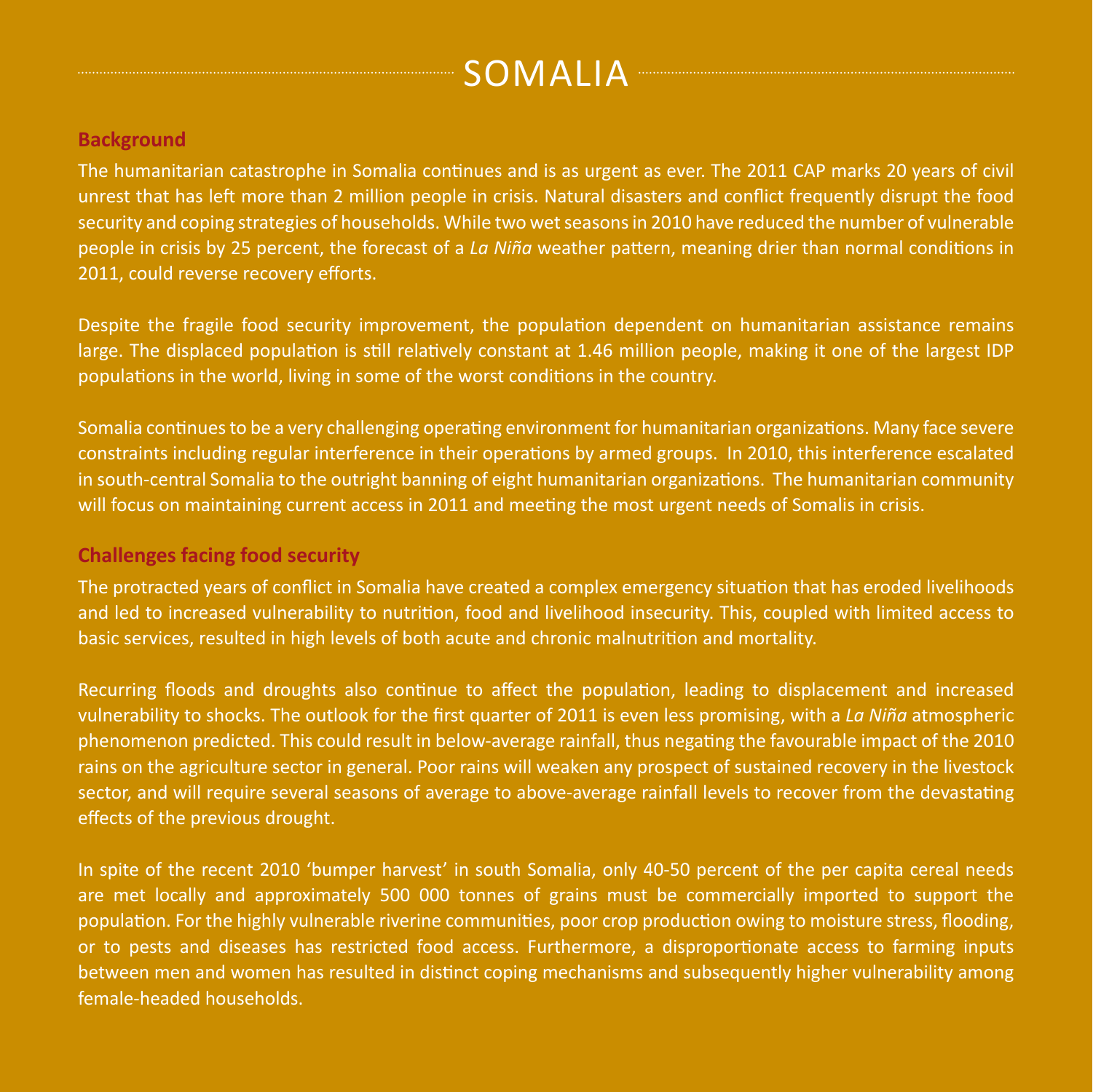#### **FAO response**

In 2011, FAO will continue focusing on the immediate food access needs of populations in humanitarian emergency and acute food and livelihood crisis, while also working towards maintaining and improving livelihood assets.

With donor funding, FAO aims to distribute agricultural inputs including farming tools, high-yielding seeds, seed storage facilities, and irrigation equipment that will ensure that both female and male‑headed households directly benefit. FAO will also work with its partners to protect livestock assets; increase the water storage capacity for livestock; improve access to high-protein food for children less than five years of age; and create income-generating opportunities for pastoral households through cash-for-work schemes.

In order to combat the effects of flooding for riverine pastoral and agropastoralist populations, FAO and its partners will also work to improve disaster awareness and preparedness by establishing early warning systems and disseminating information to communities using local language.

As the lead agency in the Agriculture and Livelihoods Cluster, FAO is collaborating with local partners on how to effectively address gaps on gender issues and implement appropriate gender interventions in food security. Focus will also lie in strengthening the remote partnership approach that assists agencies who have limited access to insecure locations in Somalia. The approach is anchored in the ability of local partners to design, implement and deliver quality programmes for both men and women.

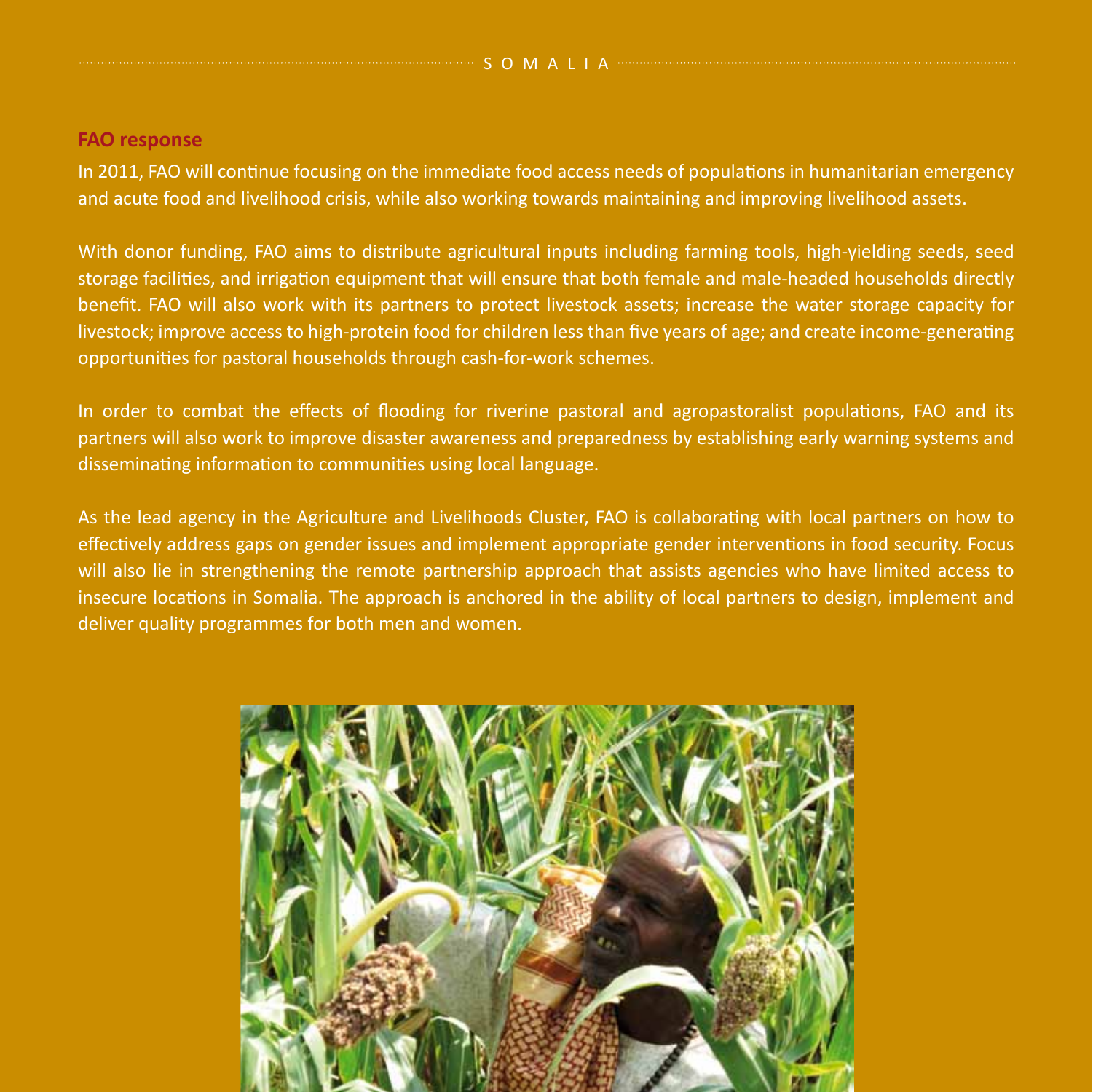## **PROPOSALS: FAO Emergency and Rehabilitation Assistance Total funding requested: USD 23 224 000**

| Provision of basic livelihood assets to vulnerable riverine farming households in Hiraan, Gedo and<br><b>Lower Juba</b> |                                                                                                                                                                                                                                                                                                                                                                   |
|-------------------------------------------------------------------------------------------------------------------------|-------------------------------------------------------------------------------------------------------------------------------------------------------------------------------------------------------------------------------------------------------------------------------------------------------------------------------------------------------------------|
| Objectives:                                                                                                             | To stabilize food access and the nutrition of vulnerable riverine farming households (classified in humanitarian<br>emergency and acute food livelihood crisis) through the provision of emergency livelihood support.                                                                                                                                            |
| Activities:                                                                                                             | Distribute technology packages for staple food production (seeds, tools and fertilizer) to targeted farmers;<br>distribute free appropriate vegetable seeds and productive assets (tools and fuel vouchers for pump irrigation);<br>and provide basic training and create awareness on good agricultural practices and the importance of using<br>quality inputs. |
| Beneficiaries:                                                                                                          | 87 000 vulnerable riverine farming households (including 43 500 women).                                                                                                                                                                                                                                                                                           |
| Implementing partners:                                                                                                  | CESVI, GEELO, SOADO, WOCCA, Greenhope, ASEP, Agrosphere, Juba shine.                                                                                                                                                                                                                                                                                              |
| Duration:                                                                                                               | January - December 2011.                                                                                                                                                                                                                                                                                                                                          |
| Funds requested:                                                                                                        | USD 3 000 000.                                                                                                                                                                                                                                                                                                                                                    |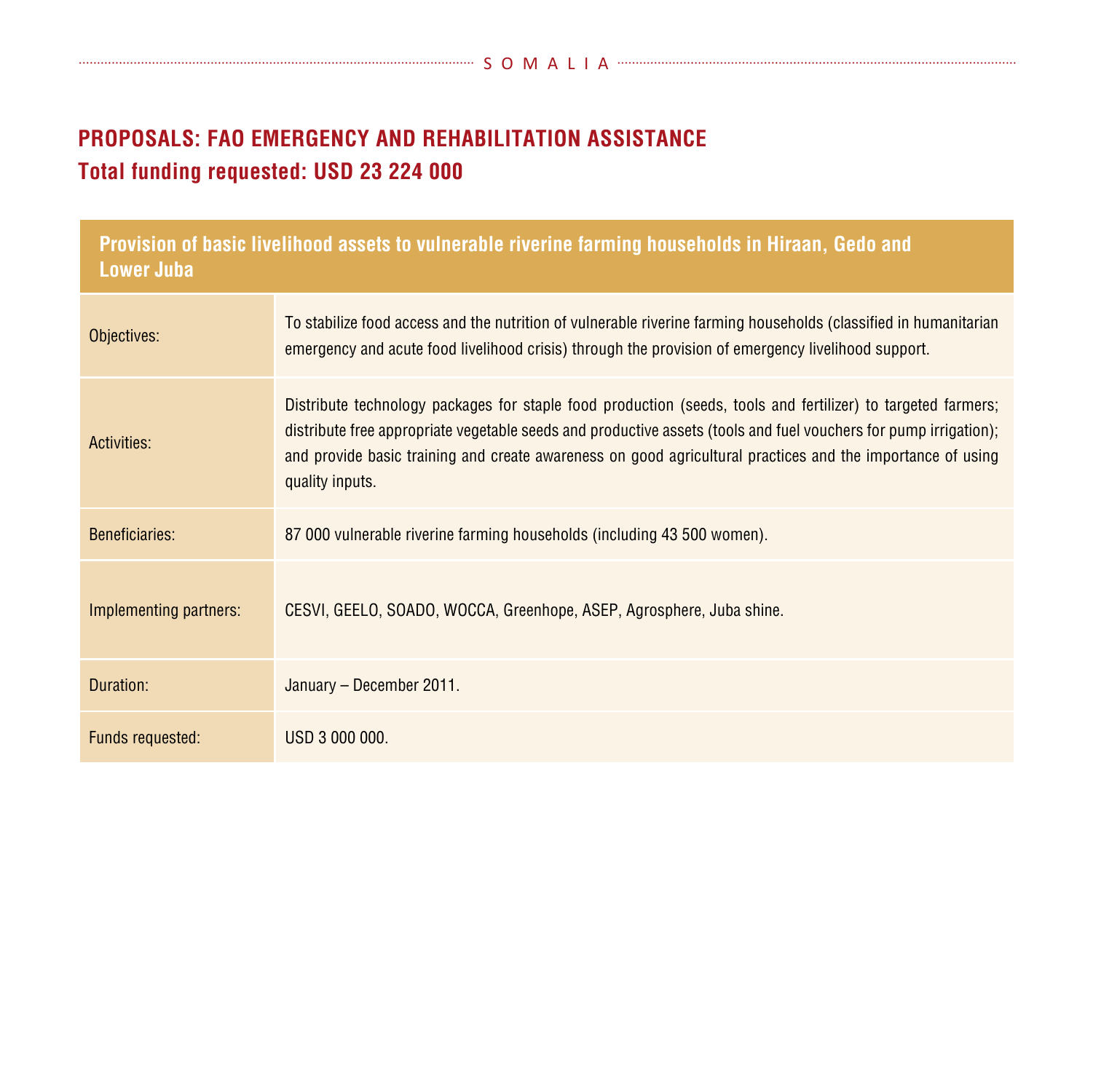| Capacity building project for effective implementation and coordination of Cluster activities |                                                                                                                                                                                                                                                                                                                                                                                                                                                                                                                                                                                                                                                                                                                                                                                                                                                                                             |
|-----------------------------------------------------------------------------------------------|---------------------------------------------------------------------------------------------------------------------------------------------------------------------------------------------------------------------------------------------------------------------------------------------------------------------------------------------------------------------------------------------------------------------------------------------------------------------------------------------------------------------------------------------------------------------------------------------------------------------------------------------------------------------------------------------------------------------------------------------------------------------------------------------------------------------------------------------------------------------------------------------|
| Objectives:                                                                                   | To strengthen the Cluster's capacity to prepare for and respond to emergencies in an effective, gender<br>appropriate and timely manner.                                                                                                                                                                                                                                                                                                                                                                                                                                                                                                                                                                                                                                                                                                                                                    |
| Activities:                                                                                   | Conduct an assessment of the Agriculture and Livelihood Cluster's existing capacities to undertake<br>preparedness and early response activities against floods and droughts; conduct three training sessions in<br>disaster risk reduction including specific training on incorporation of gender dimensions in planning and<br>implementing activities; conduct a needs assessment of the Cluster's existing capacities in programming<br>and project processes, including specific gender training needs; conduct nine targeted training sessions on<br>project processes for cluster partner organizations; provide technical assistance to at least 70 Cluster partner<br>organizations; strengthen cluster information sharing for at least 70 Cluster partner organizations and other<br>humanitarian actors; develop periodic Cluster strategy documents; and monitor and evaluate. |
| <b>Beneficiaries:</b>                                                                         | 572 beneficiaries (including 218 women).                                                                                                                                                                                                                                                                                                                                                                                                                                                                                                                                                                                                                                                                                                                                                                                                                                                    |
| Implementing partners:                                                                        | Cluster members, Terre Solidali, OXFAM-Netherlands.                                                                                                                                                                                                                                                                                                                                                                                                                                                                                                                                                                                                                                                                                                                                                                                                                                         |
| Duration:                                                                                     | January - December 2011.                                                                                                                                                                                                                                                                                                                                                                                                                                                                                                                                                                                                                                                                                                                                                                                                                                                                    |
| Funds requested:                                                                              | USD 847 000.                                                                                                                                                                                                                                                                                                                                                                                                                                                                                                                                                                                                                                                                                                                                                                                                                                                                                |

#### **Capacity building project for effective implementation and coordination of Cluster activities**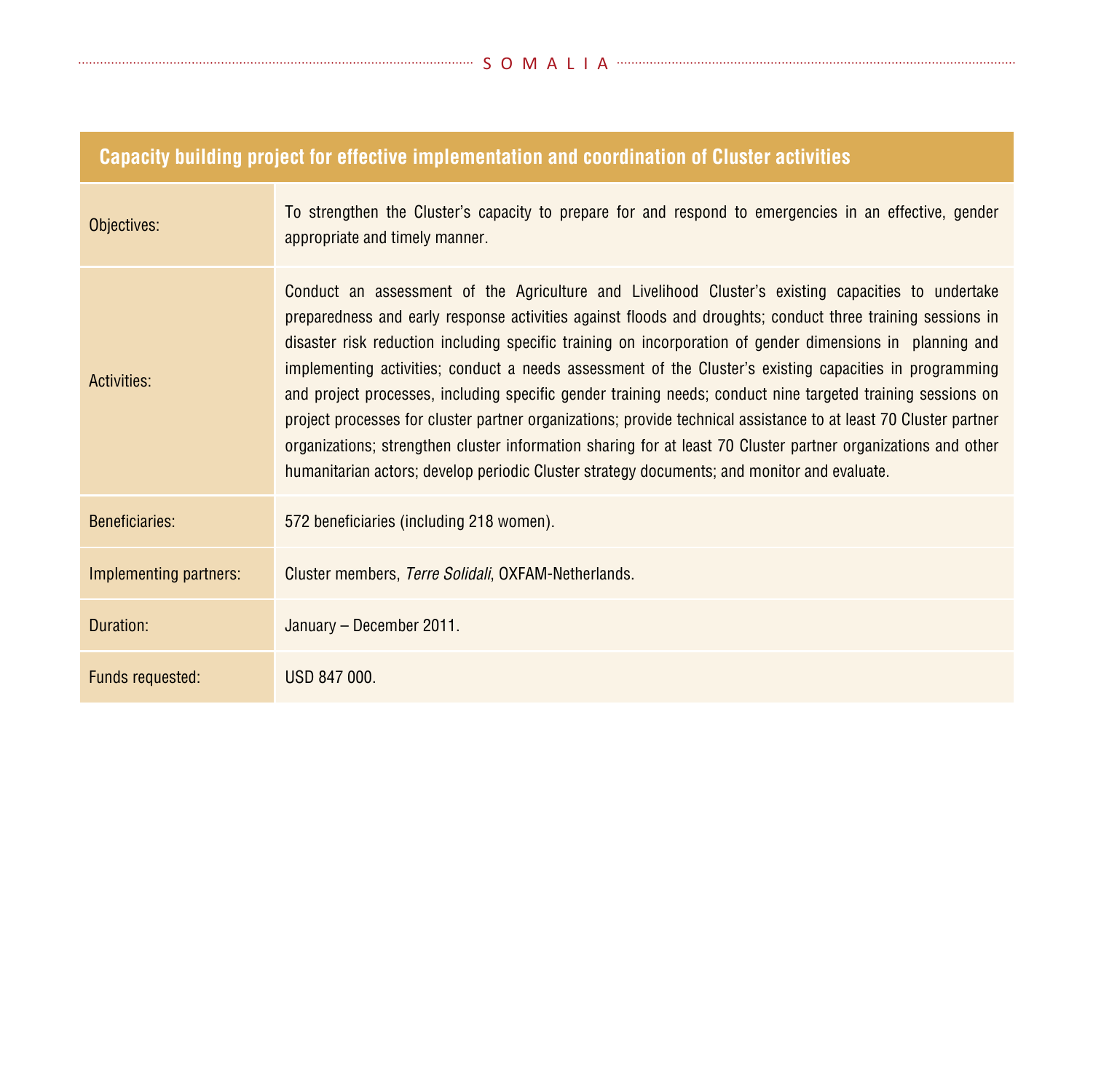#### S O M A L I A

## **Food Security and Nutrition Analysis Unit**

| Objectives:            | To give access to quality nutrition services to treat acutely malnourished children as well as pregnant and<br>lactating women and to develop the capacity of Somali institutions and local NGOs on nutrition surveillance.                                                                                                                                                                                                                                                                                                                                                                                                                                                                                                                                                                                                                                                                                                                                                                                                                                                                                                                                                                       |
|------------------------|---------------------------------------------------------------------------------------------------------------------------------------------------------------------------------------------------------------------------------------------------------------------------------------------------------------------------------------------------------------------------------------------------------------------------------------------------------------------------------------------------------------------------------------------------------------------------------------------------------------------------------------------------------------------------------------------------------------------------------------------------------------------------------------------------------------------------------------------------------------------------------------------------------------------------------------------------------------------------------------------------------------------------------------------------------------------------------------------------------------------------------------------------------------------------------------------------|
| Activities:            | Conduct 80 representative nutrition surveys across all regions of Somalia, targeting children under five<br>years old and women of reproductive age; conduct a national analysis of integrated nutrition information;<br>disseminate nutrition analysis by gender and age to key stakeholders in an appropriate format; identify, in<br>consultation with Cluster members, specific studies conducted on infant and young child feeding practices,<br>behaviours and attitudes in relation to the obstacles and vulnerabilities faced by mothers; produce IEC material<br>for "breastfeeding week"; disseminate key messages and make recommendations to key stakeholders in an<br>appropriate format across all regions of Somalia; assess the needs for develpoing Somali institutional capacity<br>in the northwest and the northeast zones and develop a strategy to meet the identified needs; implement an<br>institutional capacity development strategy in all regions in the northwest and northeast zones, prioritizing<br>female staff; and train a minimum of three local NGOs in nutrition assessment methodology in each of the<br>80 nutrition surveys, prioritizing female staff. |
| <b>Beneficiaries:</b>  | Vulnerable communities.                                                                                                                                                                                                                                                                                                                                                                                                                                                                                                                                                                                                                                                                                                                                                                                                                                                                                                                                                                                                                                                                                                                                                                           |
| Implementing partners: | $N/A$ .                                                                                                                                                                                                                                                                                                                                                                                                                                                                                                                                                                                                                                                                                                                                                                                                                                                                                                                                                                                                                                                                                                                                                                                           |
| Duration:              | January - December 2011.                                                                                                                                                                                                                                                                                                                                                                                                                                                                                                                                                                                                                                                                                                                                                                                                                                                                                                                                                                                                                                                                                                                                                                          |
| Funds requested:       | USD 1 500 000.                                                                                                                                                                                                                                                                                                                                                                                                                                                                                                                                                                                                                                                                                                                                                                                                                                                                                                                                                                                                                                                                                                                                                                                    |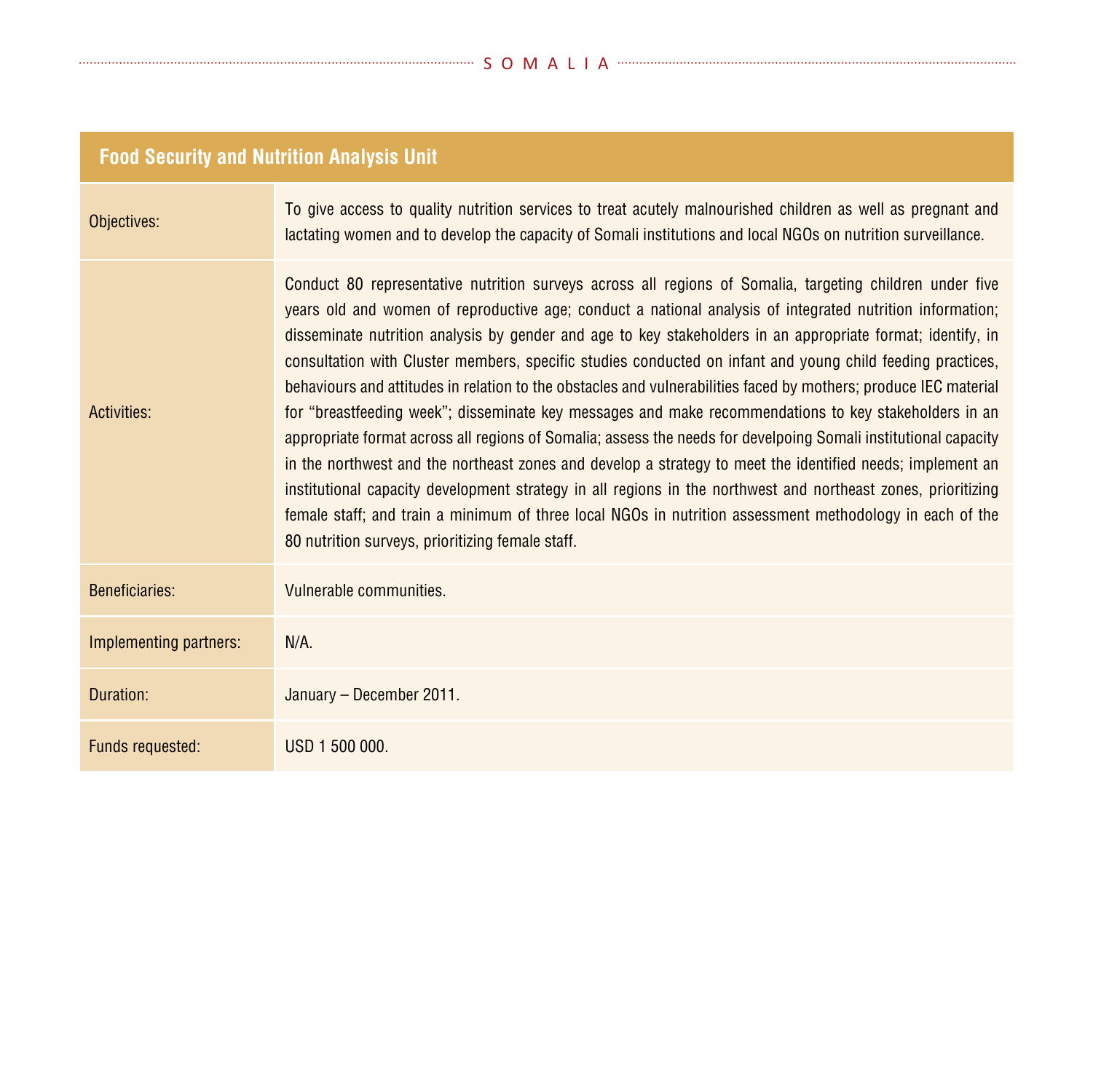| <b>Food Security and Nutrition Analysis Unit</b> |  |
|--------------------------------------------------|--|
|                                                  |  |

| Objectives:            | To reduce the exposure of communities to the effects of natural hazards.                                                                                                                                                                                                                                                                                                                                                                                                                                                                                                                                                                                                                                                                                                                                                                                                                                                                                                                                                                                                                                                                                                                            |
|------------------------|-----------------------------------------------------------------------------------------------------------------------------------------------------------------------------------------------------------------------------------------------------------------------------------------------------------------------------------------------------------------------------------------------------------------------------------------------------------------------------------------------------------------------------------------------------------------------------------------------------------------------------------------------------------------------------------------------------------------------------------------------------------------------------------------------------------------------------------------------------------------------------------------------------------------------------------------------------------------------------------------------------------------------------------------------------------------------------------------------------------------------------------------------------------------------------------------------------|
| Activities:            | Conduct a national biannual wet and dry season assessment, including the collection of gender sensitive<br>indicators on vulnerability to food and livelihood insecurity; conduct a national analysis of the integrated food<br>security nutrition and livelihood situation to generate a biannual IPC; disseminate integrated food security,<br>nutrition and livelihood analysis to key stakeholders in an appropriate format highlighting specific vulnerabilities<br>of women and children; consult with Cluster members and sector specialists to identify two key research<br>topics on chronic food and livelihood crisis; conduct identified research studies ensuring a gender focus;<br>disseminate key messages and share recommendations with stakeholders in an appropriate format; assess<br>the needs for developing Somali institutional capacity in the northwest and the northeast zones, focusing<br>on early warning and food security assessments and analysis surveillance; implement institutional capacity<br>development strategies in all regions in the northwest and northeast zones; and train a minimum of ten local<br>NGOs in food security assessment methodology. |
| <b>Beneficiaries:</b>  | Vulnerable communities.                                                                                                                                                                                                                                                                                                                                                                                                                                                                                                                                                                                                                                                                                                                                                                                                                                                                                                                                                                                                                                                                                                                                                                             |
| Implementing partners: | $N/A$ .                                                                                                                                                                                                                                                                                                                                                                                                                                                                                                                                                                                                                                                                                                                                                                                                                                                                                                                                                                                                                                                                                                                                                                                             |
| Duration:              | January - December 2011.                                                                                                                                                                                                                                                                                                                                                                                                                                                                                                                                                                                                                                                                                                                                                                                                                                                                                                                                                                                                                                                                                                                                                                            |
| Funds requested:       | USD 2 500 000.                                                                                                                                                                                                                                                                                                                                                                                                                                                                                                                                                                                                                                                                                                                                                                                                                                                                                                                                                                                                                                                                                                                                                                                      |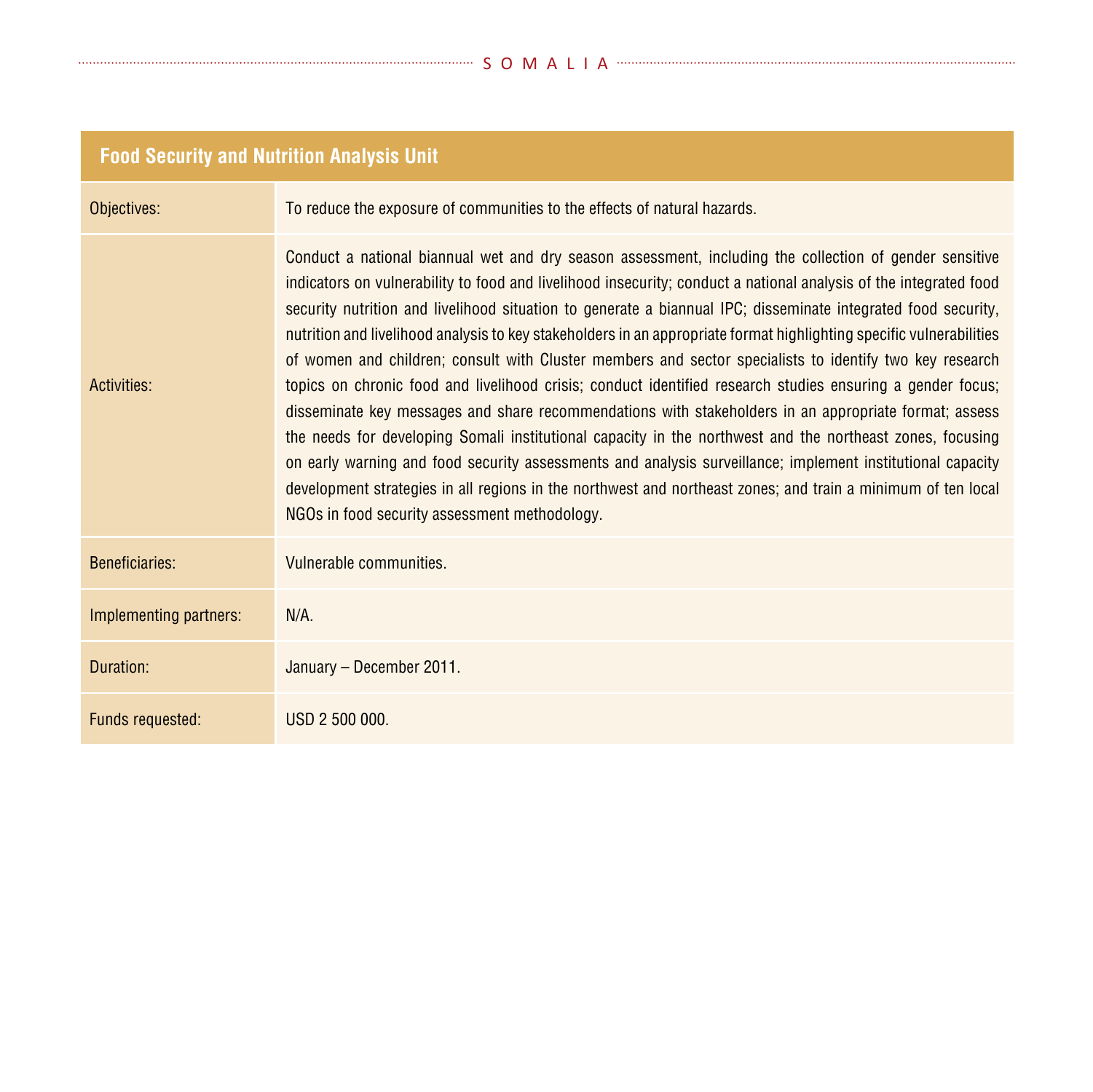### **Flood and drought disaster risk reduction and management in Somalia**

| Objectives:            | To reduce the exposure of affected populations in drought- and flood-prone areas, with particular focus on<br>riverine pastoralists and agropastoralists.                                                                                                                                                                                                                                                                                                                                                                                                                                                                                                                                                                                                                                                        |
|------------------------|------------------------------------------------------------------------------------------------------------------------------------------------------------------------------------------------------------------------------------------------------------------------------------------------------------------------------------------------------------------------------------------------------------------------------------------------------------------------------------------------------------------------------------------------------------------------------------------------------------------------------------------------------------------------------------------------------------------------------------------------------------------------------------------------------------------|
| Activities:            | Strengthen the capacity of riverine communities to mitigate the impact of flooding on community assets; train<br>and create awareness among the riverine communities on best practices for river embankment management<br>and maintenance; develop a drought monitoring system based on climatic parameters using information<br>received from communities; train the riverine communities on floods and nationwide communities on droughts,<br>including communication equipment for information sharing; generate response packages for weak river<br>embankments and flooded areas; establish a flood and drought information dissemination mechanism in local<br>language; and train local NGOs on the use of flood and drought information products for further dissemination<br>to the target communities. |
| <b>Beneficiaries:</b>  | 1 095 000 people (including 547 500 women).                                                                                                                                                                                                                                                                                                                                                                                                                                                                                                                                                                                                                                                                                                                                                                      |
| Implementing partners: | $N/A$ .                                                                                                                                                                                                                                                                                                                                                                                                                                                                                                                                                                                                                                                                                                                                                                                                          |
| Duration:              | January - December 2011.                                                                                                                                                                                                                                                                                                                                                                                                                                                                                                                                                                                                                                                                                                                                                                                         |
| Funds requested:       | USD 700 000.                                                                                                                                                                                                                                                                                                                                                                                                                                                                                                                                                                                                                                                                                                                                                                                                     |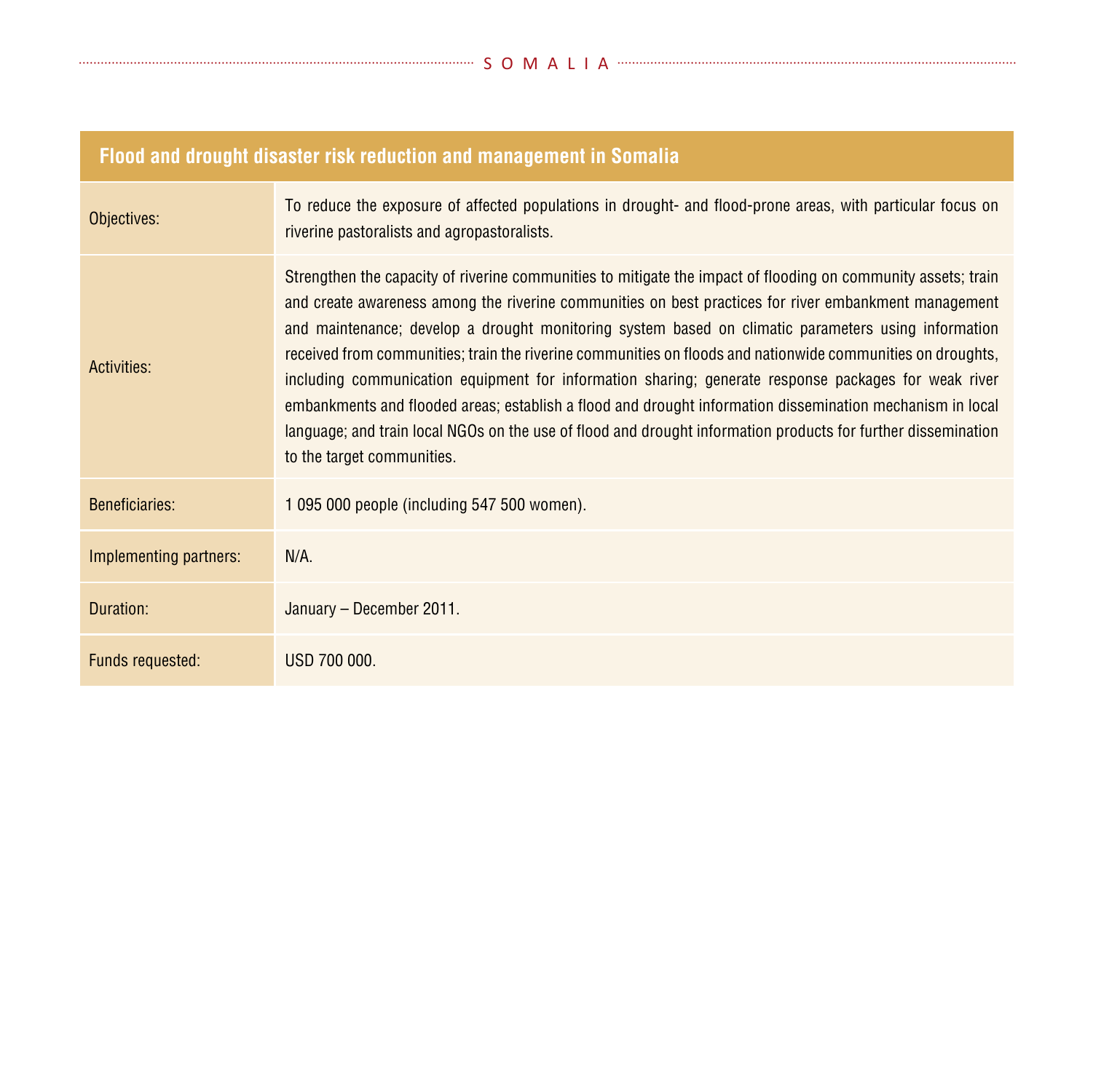| Improving the quality of responses to humanitarian needs in Somalia through strengthened response analysis |                                                                                                                                                                                                                                                                                                                                                                                                                                                                                                                                                                                                                                                        |
|------------------------------------------------------------------------------------------------------------|--------------------------------------------------------------------------------------------------------------------------------------------------------------------------------------------------------------------------------------------------------------------------------------------------------------------------------------------------------------------------------------------------------------------------------------------------------------------------------------------------------------------------------------------------------------------------------------------------------------------------------------------------------|
| Objectives:                                                                                                | To improve the quality of responses to the 2011 CAP Mid-Year Review and 2012 CAP, and build Cluster<br>capacity to sustain response analysis.                                                                                                                                                                                                                                                                                                                                                                                                                                                                                                          |
| Activities:                                                                                                | Conduct workshops to apply the response analysis framework (RAF) to FSNAU post- <i>Deyr</i> assessment; support<br>CAP 2011 programme adjustments through meetings with OCHA Somalia and cluster leads; help develop<br>improved project monitoring framework; further improve the RAF and tools; facilitate inter-cluster 2012 CAP<br>response analysis workshops; support clusters to develop response plans; develop training materials; conduct<br>RAF training of trainer workshops for cluster leads in Nairobi; support RAF training for cluster agencies in the<br>field; and support inter-cluster discussion on complementary interventions. |
| <b>Beneficiaries:</b>                                                                                      | Cluster members, humanitarian stakeholders and food-insecure populations.                                                                                                                                                                                                                                                                                                                                                                                                                                                                                                                                                                              |
| Implementing partners:                                                                                     | $N/A$ .                                                                                                                                                                                                                                                                                                                                                                                                                                                                                                                                                                                                                                                |
| Duration:                                                                                                  | January - December 2011.                                                                                                                                                                                                                                                                                                                                                                                                                                                                                                                                                                                                                               |
| <b>Funds requested:</b>                                                                                    | USD 627 000.                                                                                                                                                                                                                                                                                                                                                                                                                                                                                                                                                                                                                                           |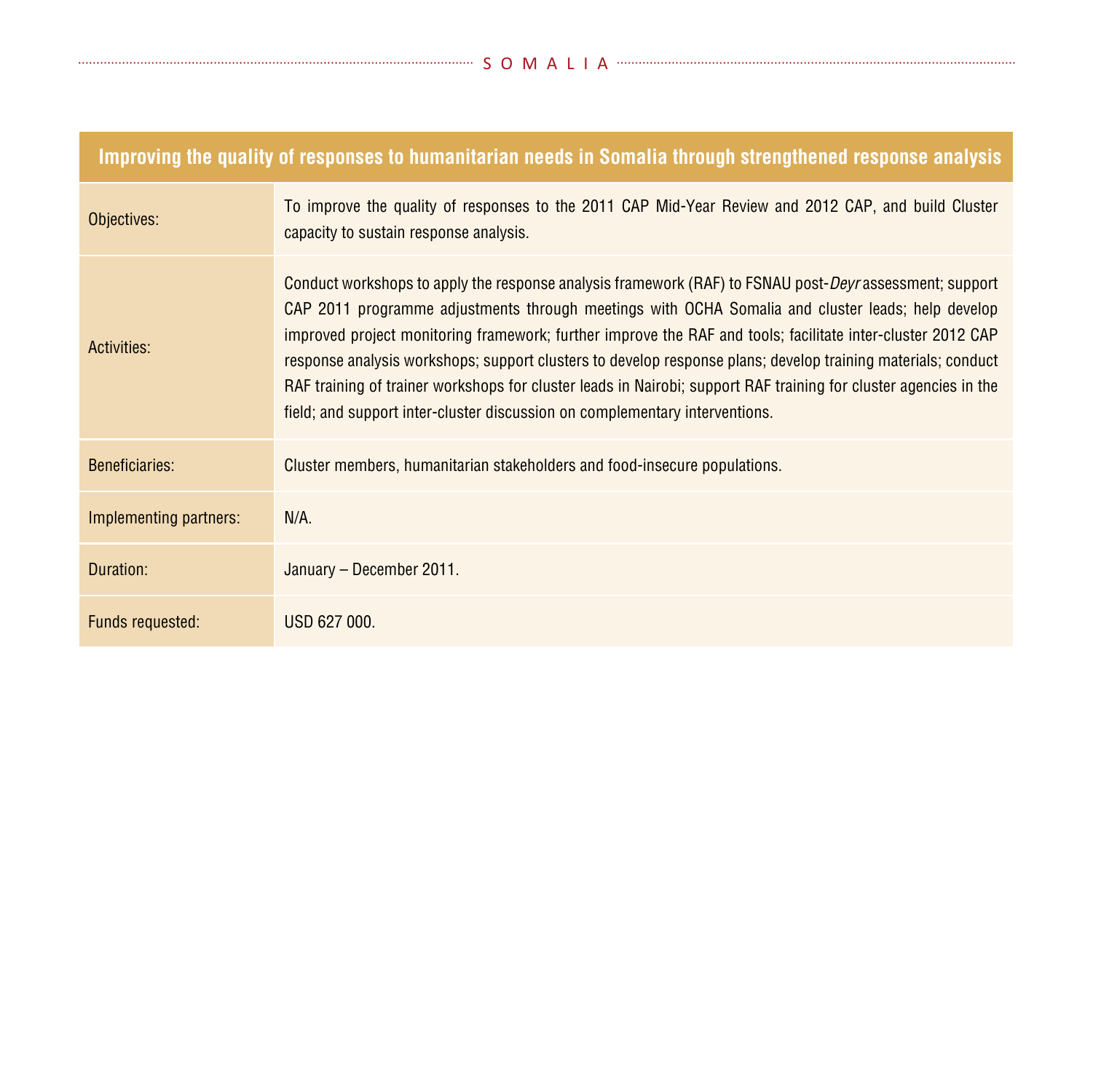#### S O M A L I A

| Hydrogeological survey and assessment of selected areas in Somalia |                                                                                                                                                                                                                                                                                                                                                                                                                                                                                                                                                                                                                                                                                                                                                                                                                                                                                                                                                                                                                                                                                                                                                 |
|--------------------------------------------------------------------|-------------------------------------------------------------------------------------------------------------------------------------------------------------------------------------------------------------------------------------------------------------------------------------------------------------------------------------------------------------------------------------------------------------------------------------------------------------------------------------------------------------------------------------------------------------------------------------------------------------------------------------------------------------------------------------------------------------------------------------------------------------------------------------------------------------------------------------------------------------------------------------------------------------------------------------------------------------------------------------------------------------------------------------------------------------------------------------------------------------------------------------------------|
| Objectives:                                                        | To strengthen the capacity of Somali public institutions in water information collection, analyses and<br>management; and to make this information available to partners to inform decision-making on emergency and<br>contingency planning.                                                                                                                                                                                                                                                                                                                                                                                                                                                                                                                                                                                                                                                                                                                                                                                                                                                                                                    |
| Activities:                                                        | Review and analyse historical work, and the water sources database collected by SWALIM, UNICEF and other<br>partners in recent years; update information on hydrogeology and lithology using satellite images; collect<br>and analyse field information including community needs; conduct geophysical surveys in selected areas;<br>test drilling for selected groundwater promising areas; develop hydrogeological maps including groundwater<br>recharge patterns and establish principles of groundwater management; develop a hydrogeological information<br>system; develop an online data and hydrogeological maps dissemination and access portal; update the Somali<br>national water sources database and relevant information management tools; train men and women from local<br>authorities and public institutions on hydrogeological data collection; analyse groundwater monitoring and<br>management; train and capacitate the water authorities and ministries on the use of hydrogeological survey<br>equipment; and train ministry/partner staff and other clients on the use of the hydrogeological information<br>system. |
| Beneficiaries:                                                     | 5 000 000 vulnerable community members (including 2 660 000 women).                                                                                                                                                                                                                                                                                                                                                                                                                                                                                                                                                                                                                                                                                                                                                                                                                                                                                                                                                                                                                                                                             |
| Implementing partners:                                             | $N/A$ .                                                                                                                                                                                                                                                                                                                                                                                                                                                                                                                                                                                                                                                                                                                                                                                                                                                                                                                                                                                                                                                                                                                                         |
| Duration:                                                          | January - December 2011.                                                                                                                                                                                                                                                                                                                                                                                                                                                                                                                                                                                                                                                                                                                                                                                                                                                                                                                                                                                                                                                                                                                        |
| Funds requested:                                                   | USD 750 000.                                                                                                                                                                                                                                                                                                                                                                                                                                                                                                                                                                                                                                                                                                                                                                                                                                                                                                                                                                                                                                                                                                                                    |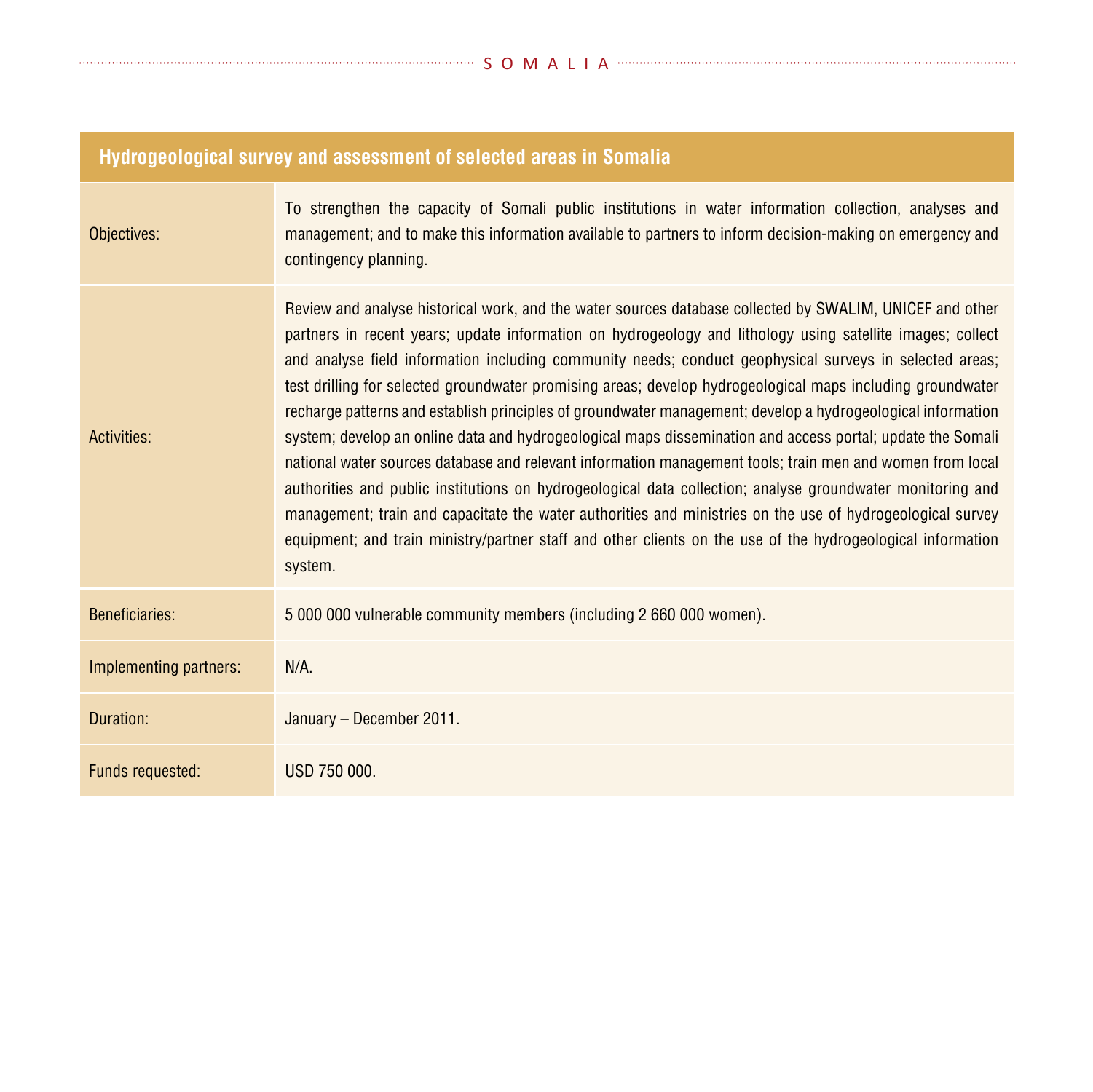| Livelihood support for agropastoral communities in humanitarian emergency and acute food and livelihood<br>crises in south-central Somalia |                                                                                                                                                                                                                                                                                                                                                                                                                                                                                                                                                                                                                                                                                                                                               |
|--------------------------------------------------------------------------------------------------------------------------------------------|-----------------------------------------------------------------------------------------------------------------------------------------------------------------------------------------------------------------------------------------------------------------------------------------------------------------------------------------------------------------------------------------------------------------------------------------------------------------------------------------------------------------------------------------------------------------------------------------------------------------------------------------------------------------------------------------------------------------------------------------------|
| Objectives:                                                                                                                                | To contribute to stabilizing food access and the nutrition of agropastoral households in humanitarian emergency<br>and acute food livelihood crisis through provision of emergency livelihood support; and maintain and improve<br>livelihood assets and strategies.                                                                                                                                                                                                                                                                                                                                                                                                                                                                          |
| Activities:                                                                                                                                | Provide agricultural inputs including 20 kg of crop and vegetable seeds, two farming tools, one metal silo for<br>storage, and one small irrigation scheme per household; provide emergency animal treatment and vaccination<br>for an average of 30 small ruminants per household (a total of 180 000 animals in Gedo, 235 000 in Bakol,<br>135 000 in Bay, 615 000 in Hiraan, 355 000 in Galdadud and Mudug); rehabilitate productive assets for women<br>and men in humanitarian emergency (101 000 people) through cash-for-work activities; rehabilitate strategic<br>communal animal water sources; and provide cash-for-work opportunities linked to infrastructure rehabilitation<br>for 16 833 households in humanitarian emergency. |
| Beneficiaries:                                                                                                                             | 304 000 vulnerable households (including 202 687 children and 154 353 women).                                                                                                                                                                                                                                                                                                                                                                                                                                                                                                                                                                                                                                                                 |
| Implementing partners:                                                                                                                     | WOCCA, CERELPA, HATI, GEELO, ASEP, ADA, NAPAD, Solidarité, SOWELPA.                                                                                                                                                                                                                                                                                                                                                                                                                                                                                                                                                                                                                                                                           |
| Duration:                                                                                                                                  | January - June 2011.                                                                                                                                                                                                                                                                                                                                                                                                                                                                                                                                                                                                                                                                                                                          |
| Funds requested:                                                                                                                           | USD 9 500 000.                                                                                                                                                                                                                                                                                                                                                                                                                                                                                                                                                                                                                                                                                                                                |